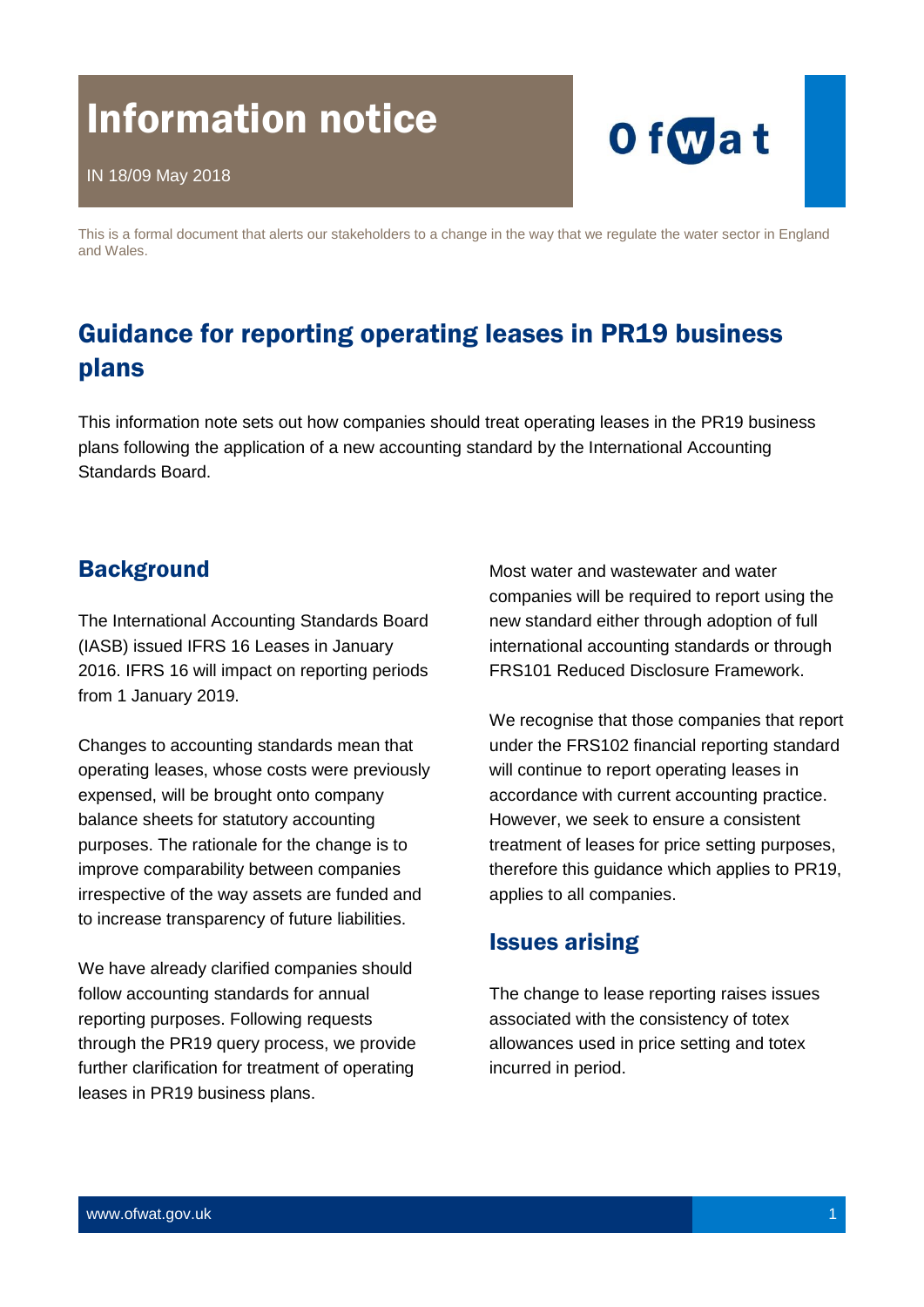The new accounting standard requires companies to capitalise leased assets and record both an asset and a liability in the balance sheet. Water companies with existing operating leases that remain in place will see an increase in debt liabilities once the new accounting standard takes effect and a reduction in operating expenses. In the absence of corresponding adjustment to cost allowances and to the Regulatory Capital Value (RCV), profits may change, and gearing will increase without any change in costs or risk faced by the company.

We propose to address these issues by following the IFRS 16 accounting treatment for the purposes of price setting for operating leases that will remain in place for all or part of 2020-25. This will require adjustments to be made to the RCV and cost allowances which we discuss below.

Companies will need to report information about the future cash payment commitments of existing operating leases in a new business plan table, App 33.

# RCV adjustments

A one-off RCV adjustment will be made for each wholesale control that has operating leases in existence as at 31 March 2020 that will remain in place for all or part of 2020-25.

We will collect the data necessary to calculate the RCV adjustment in business plan table App 33. The table calculates the present value of the future lease payments for the RCV adjustment at 31 March 2020. It contains separate lines for existing leases and new leases (expected to be entered into between 31 March 2018 and 31 March 2020), which

should be reported according the maturity profile, for leases that expire:

- before 31 March 2020;
- between 1 April 2020 and 31 March 2025; and,
- those that expire after 31 March 2025.

The net present value (NPV) of the future cash flows for operating leases in existence as at 31 March 2020 is calculated as:

$$
NPV = (C_{t1}/(1+r^{t1}) + (C_{t2}/(1+r)^{t2}) \dots (C_{tn}/(1+r)^{tn})
$$

Where C is the future committed cash flow at each period  $(t_1, t_2 ... t_n)$ , r is the discount factor to be applied and n is the number of future committed cash flows.

The **discount factor** used for the calculation should be the real WACC for the price control (blended 50:50 between the real RPI WACC and the real CPIH WACC). This is because this equates to the rate of return that will be earned on lease liabilities that are capitalised to the RCV.

The cash flows included in the calculations should be the lease only element of future premiums. Consistent with IFRS 16, any element related to service charges or maintenance contracts should continue to be recorded in opex and excluded from App 33. Cash flows should be stated at base year values discounted by forecast CPIH.

In order to assess the accuracy and the appropriateness of the proposed adjustment, companies should provide summary data used to calculate the adjustment, clarify the nature of the leases, their duration and explain any assumptions made, particularly where this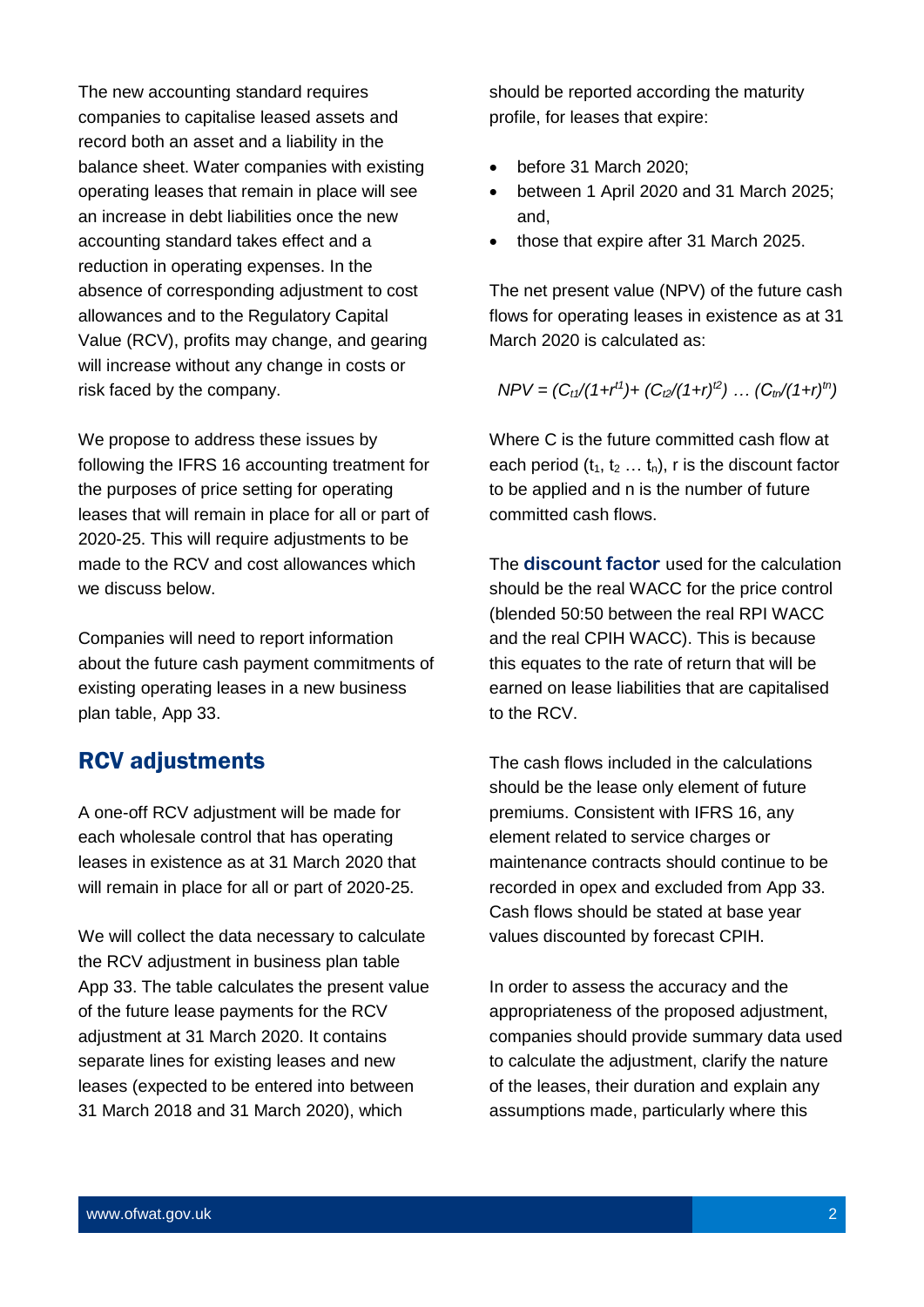relates to forecast costs. Companies should set out the assurance undertaken to support the accuracy of the calculation, which may include third party assurance (such as from the company's external auditors).

We expect companies will make small adjustments to PAYG and RCV run-off rates to take account of the impact of the change to approach on revenues and customer bills.

The RCV adjustment calculated for each wholesale control flows to business plan table App 8. The business plan table guidance has been updated to reflect this. We will update the RCV adjustments feeder model in early June 2018 when we publish the company specific business plan templates.

#### Approach to wholesale cost assessment

The changes to lease accounting do not impact on our cost assessment approach based on historical data. However, where RCV adjustments are made, we must consider adjustments to wholesale costs baselines to ensure costs are not double counted.

We said that we would consider forecast data in determining efficient cost baselines in PR19. To ensure forecast data is comparable to historical data, we will require companies to submit business plan tables WS1 and WWS1 on two bases, one in accordance with IFRS 16 and one in accordance with current accounting rules regarding operating leases. This will allow us to understand the impact of IFRS 16 on reported costs in AMP7.

As we propose to capitalise existing operating leases as a midnight adjustment to the RCV as at 31 March 2020, we will remove the forecast annual cash costs of existing operating leases from our cost allowances for companies where RCV adjustments are made. We will do this after our efficiency assessment to ensure costs are not omitted from our totex cost models.

# Approach to retail

There is no RCV in the retail control. Companies should be able to fund the costs of newly capitalised assets from operating leases from the efficient cost to serve regardless of the change in accounting treatment. We expect companies to include depreciation of the newly capitalised assets within tables R1, R4 and R5 for the period 2020-25.

# Initial assessment of business plans

We will assess the proposed RCV adjustments and the supporting information provided in the Initial Assessment of Plans (IAP) under the "Targeted controls, markets and innovations" test 5:

How appropriate is the company's proposed pre-2020 RCV allocation between water resources and water network plus – and, if relevant, between bioresources and wastewater network plus – taking into account the guidance and/or feedback we have provided?

In assessing the proposed RCV adjustments within this test, we will take into account evidence of:

• Sufficiency and quality of evidence provided to support the calculations.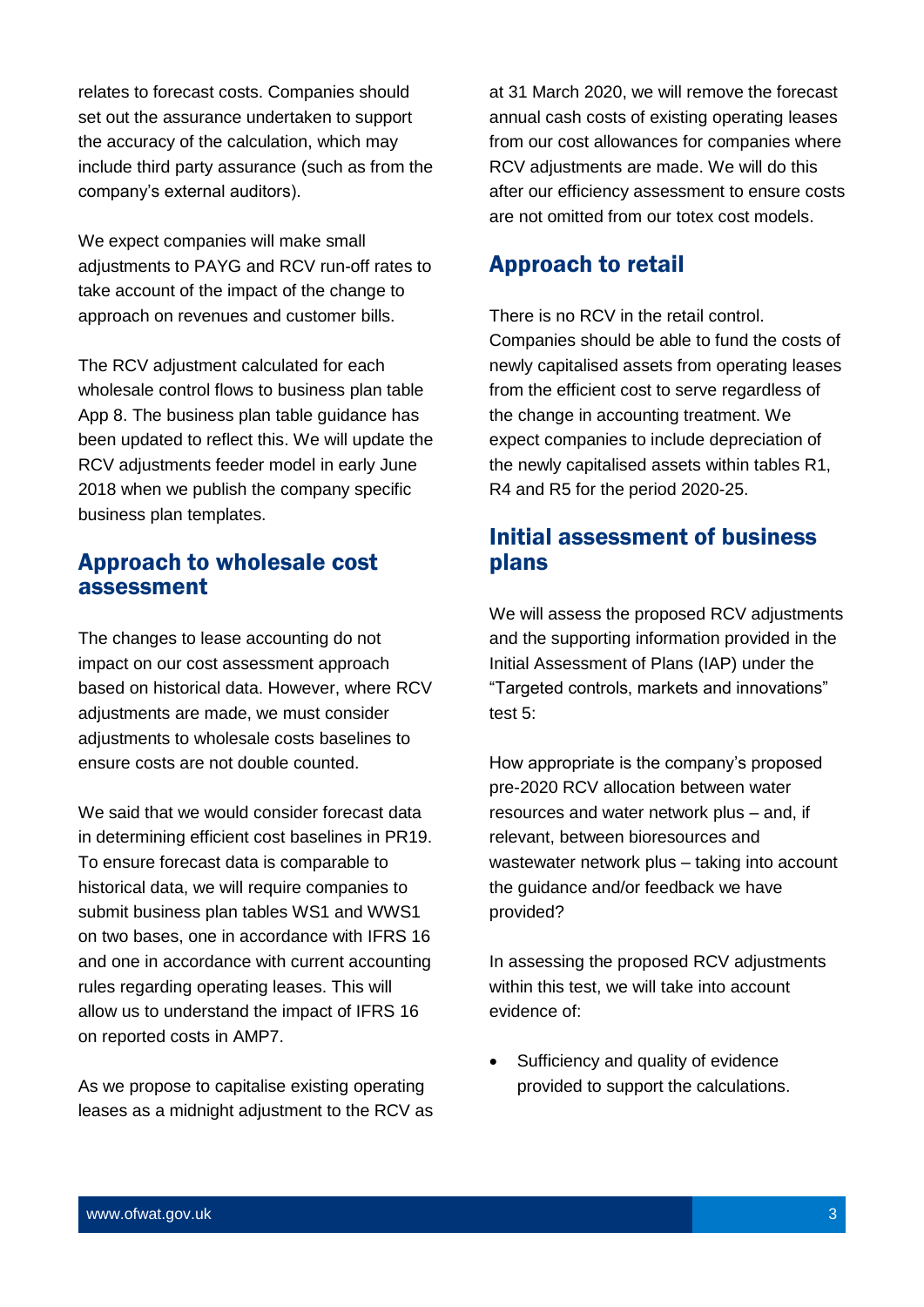Level of assurance provided over the proposed adjustments.

# Reporting leases in Annual Performance Reports to 2020

There is a requirement for consistency for the totex reconciliation between PR14 final determinations and totex reported in 2015-20. Therefore for purposes of totex reconciliation we will require companies to report operating leases under the current accounting standards for APR tables that relate to totex reconciliation.

Guidance for annual performance reporting for 2018-19 and beyond will be issued in due course, taking account of the issues stated in this note.

# Next steps

We expect companies to take account of this guidance in preparing their business plans for PR19. Where companies consider issues arise with the approach set out in this note, these should be explained in business plans.